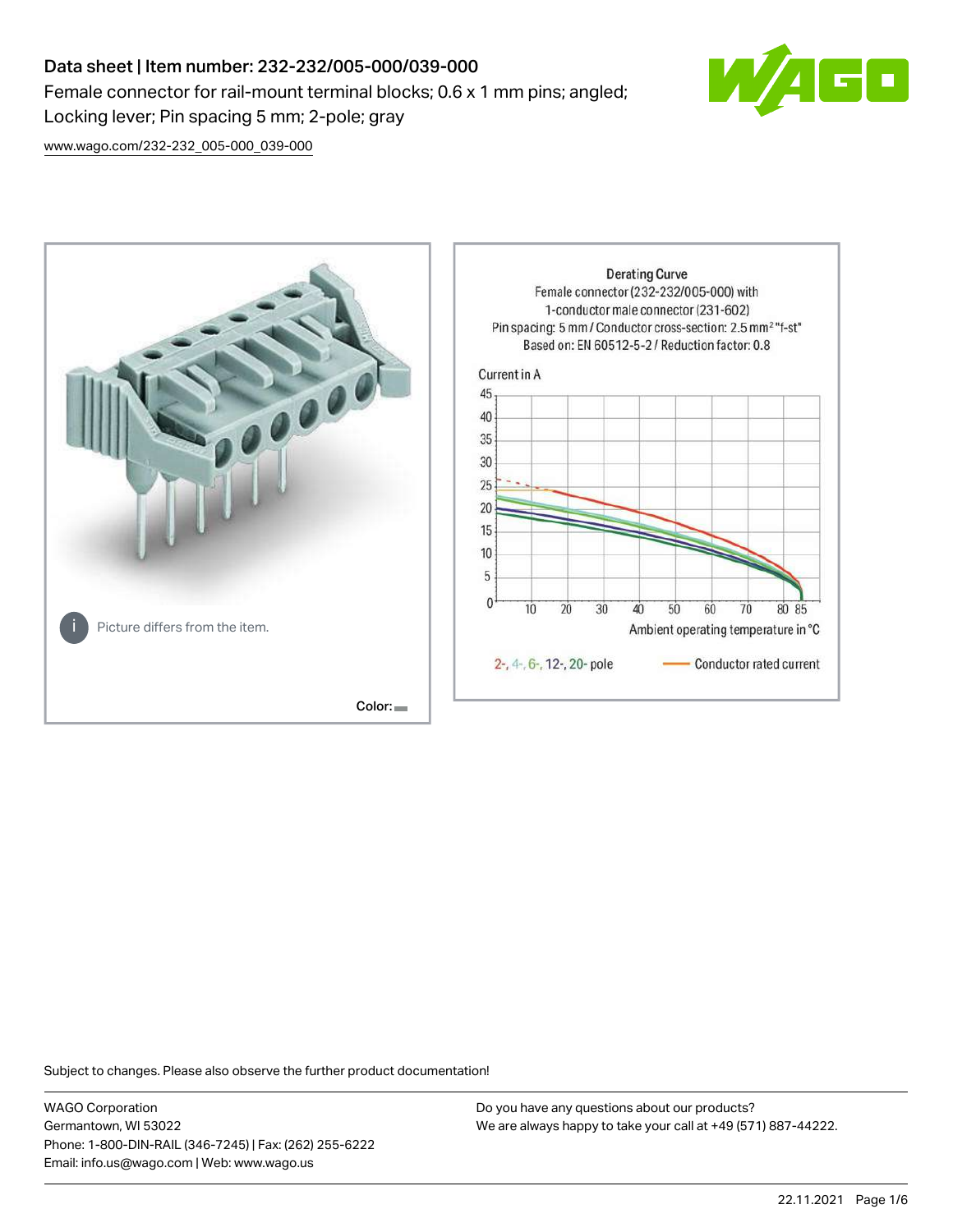

Dimensions in mm

L = pole no. x pin spacing

2- to 3-pole female connectors – one latch only

#### Item description

- $\blacksquare$  Pluggable connectors for rail-mount terminal blocks equipped with CAGE CLAMP $^\circ$  connection
- Female connectors with long contact pins connect to the termination ports of 280 Series Rail-Mount Terminal Blocks
- $\blacksquare$ Female connectors are touch-proof when unmated, providing a pluggable, live output
- $\blacksquare$ With coding fingers

Subject to changes. Please also observe the further product documentation! Data

WAGO Corporation Germantown, WI 53022 Phone: 1-800-DIN-RAIL (346-7245) | Fax: (262) 255-6222 Email: info.us@wago.com | Web: www.wago.us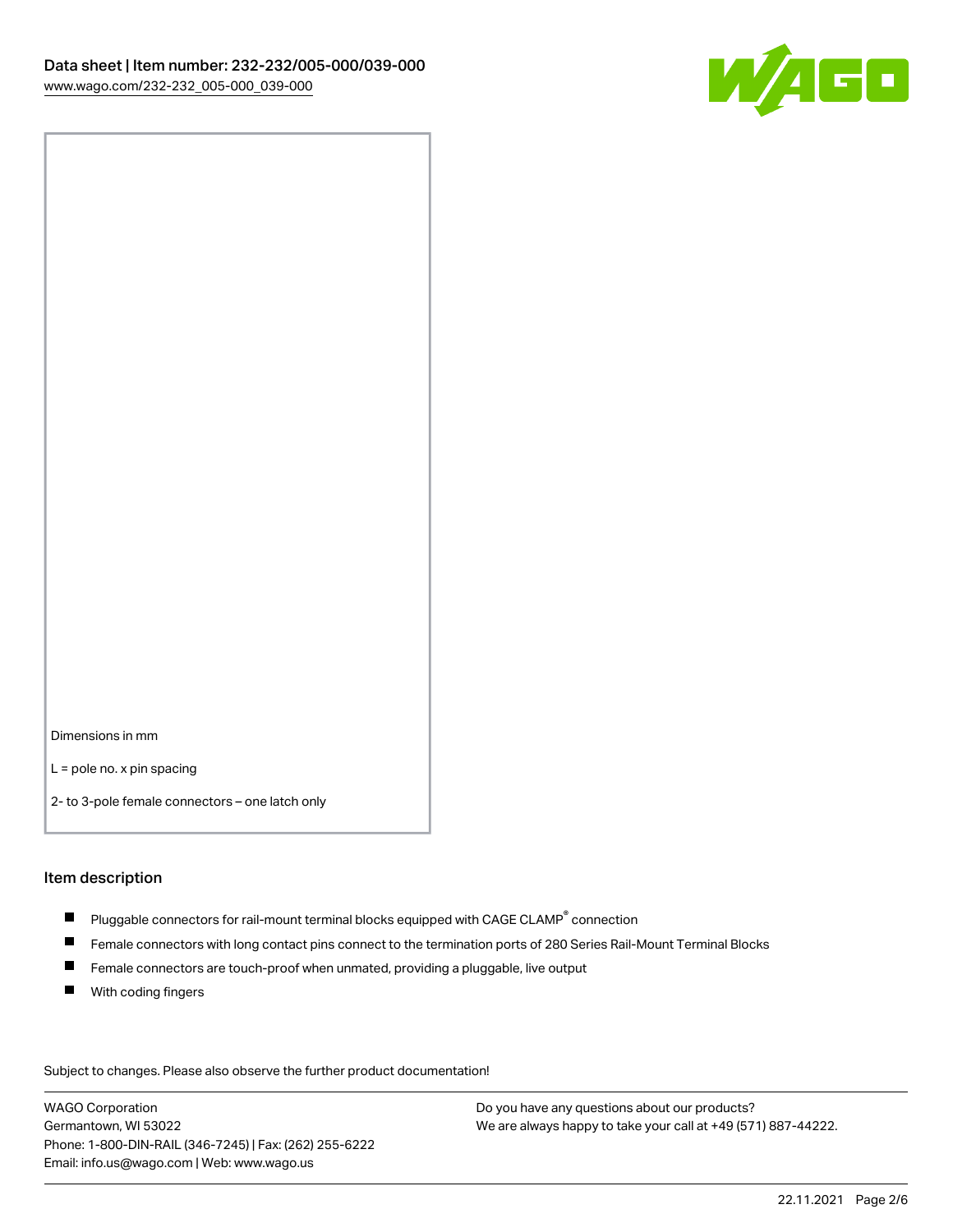

# Data

| Safety information 1 | The MCS-MULTI CONNECTION SYSTEM includes connectors<br>without breaking capacity in accordance with DIN EN 61984. When<br>used as intended, these connectors must not be connected<br>/disconnected when live or under load. The circuit design should<br>ensure header pins, which can be touched, are not live when<br>unmated. |
|----------------------|-----------------------------------------------------------------------------------------------------------------------------------------------------------------------------------------------------------------------------------------------------------------------------------------------------------------------------------|
| Variants:            | Other pole numbers<br>Other versions (or variants) can be requested from WAGO Sales or<br>configured at https://configurator.wago.com/                                                                                                                                                                                            |

## Electrical data

## IEC Approvals

| Ratings per                 | IEC/EN 60664-1                                                        |
|-----------------------------|-----------------------------------------------------------------------|
| Rated voltage (III / 3)     | 320 V                                                                 |
| Rated surge voltage (III/3) | 4 <sub>k</sub> V                                                      |
| Rated voltage (III/2)       | 320 V                                                                 |
| Rated surge voltage (III/2) | 4 <sub>k</sub> V                                                      |
| Nominal voltage (II/2)      | 630 V                                                                 |
| Rated surge voltage (II/2)  | 4 <sub>k</sub> V                                                      |
| Rated current               | 12A                                                                   |
| Legend (ratings)            | $(III / 2)$ $\triangle$ Overvoltage category III / Pollution degree 2 |

## UL Approvals

| Approvals per                  | UL 1059 |
|--------------------------------|---------|
| Rated voltage UL (Use Group B) | 300 V   |
| Rated current UL (Use Group B) | 15 A    |
| Rated voltage UL (Use Group D) | 300 V   |
| Rated current UL (Use Group D) | 10 A    |

# Ratings per UL

| Rated voltage UL 1977 | 300 V |
|-----------------------|-------|
| Rated current UL 1977 |       |

## CSA Approvals

Approvals per CSA

Subject to changes. Please also observe the further product documentation!

| <b>WAGO Corporation</b>                                | Do you have any questions about our products?                 |
|--------------------------------------------------------|---------------------------------------------------------------|
| Germantown, WI 53022                                   | We are always happy to take your call at +49 (571) 887-44222. |
| Phone: 1-800-DIN-RAIL (346-7245)   Fax: (262) 255-6222 |                                                               |
| Email: info.us@wago.com   Web: www.wago.us             |                                                               |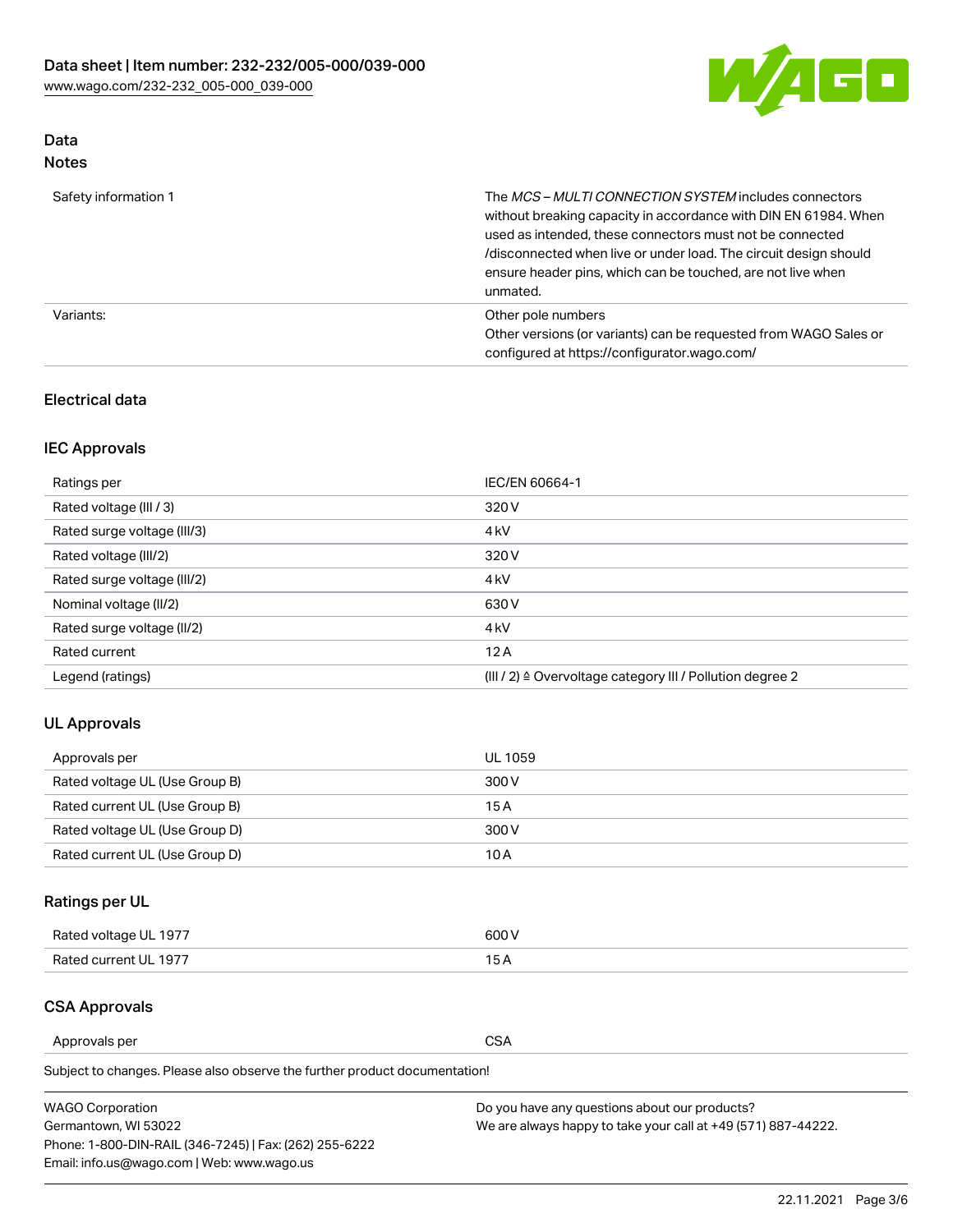[www.wago.com/232-232\\_005-000\\_039-000](http://www.wago.com/232-232_005-000_039-000)



| Rated voltage CSA (Use Group B) | 300 V |
|---------------------------------|-------|
| Rated current CSA (Use Group B) | 15 A  |
| Rated voltage CSA (Use Group D) | 300 V |
| Rated current CSA (Use Group D) | 10 A  |

### Connection data

| Total number of potentials |  |
|----------------------------|--|
| Number of connection types |  |
| Number of levels           |  |

#### Connection 1

| Number of poles |  |  |
|-----------------|--|--|
|-----------------|--|--|

## Physical data

| Pin spacing             | 5 mm / 0.197 inch    |
|-------------------------|----------------------|
| Width                   | 25.8 mm / 1.016 inch |
| Height                  | 26.1 mm / 1.028 inch |
| Height from the surface | 11.6 mm / 0.457 inch |
| Depth                   | 11.6 mm / 0.457 inch |

#### Plug-in connection

| Contact type (pluggable connector)                | Female connector/socket                   |
|---------------------------------------------------|-------------------------------------------|
| Connector (connection type)                       | for front-entry rail-mount terminal block |
| Mismating protection                              | No                                        |
| Locking of plug-in connection                     | locking lever                             |
| Mating direction to the rail-mount terminal block |                                           |

#### Material data

| Color                       | gray             |
|-----------------------------|------------------|
| Material group              |                  |
| Insulation material         | Polyamide (PA66) |
| Flammability class per UL94 | V <sub>0</sub>   |
| Contact material            | Copper alloy     |
| Contact plating             | tin-plated       |
| Fire load                   | $0.066$ MJ       |
| Weight                      | 3 <sub>g</sub>   |

Subject to changes. Please also observe the further product documentation!

| <b>WAGO Corporation</b>                                | Do you have any questions about our products?                 |
|--------------------------------------------------------|---------------------------------------------------------------|
| Germantown, WI 53022                                   | We are always happy to take your call at +49 (571) 887-44222. |
| Phone: 1-800-DIN-RAIL (346-7245)   Fax: (262) 255-6222 |                                                               |
| Email: info.us@wago.com   Web: www.wago.us             |                                                               |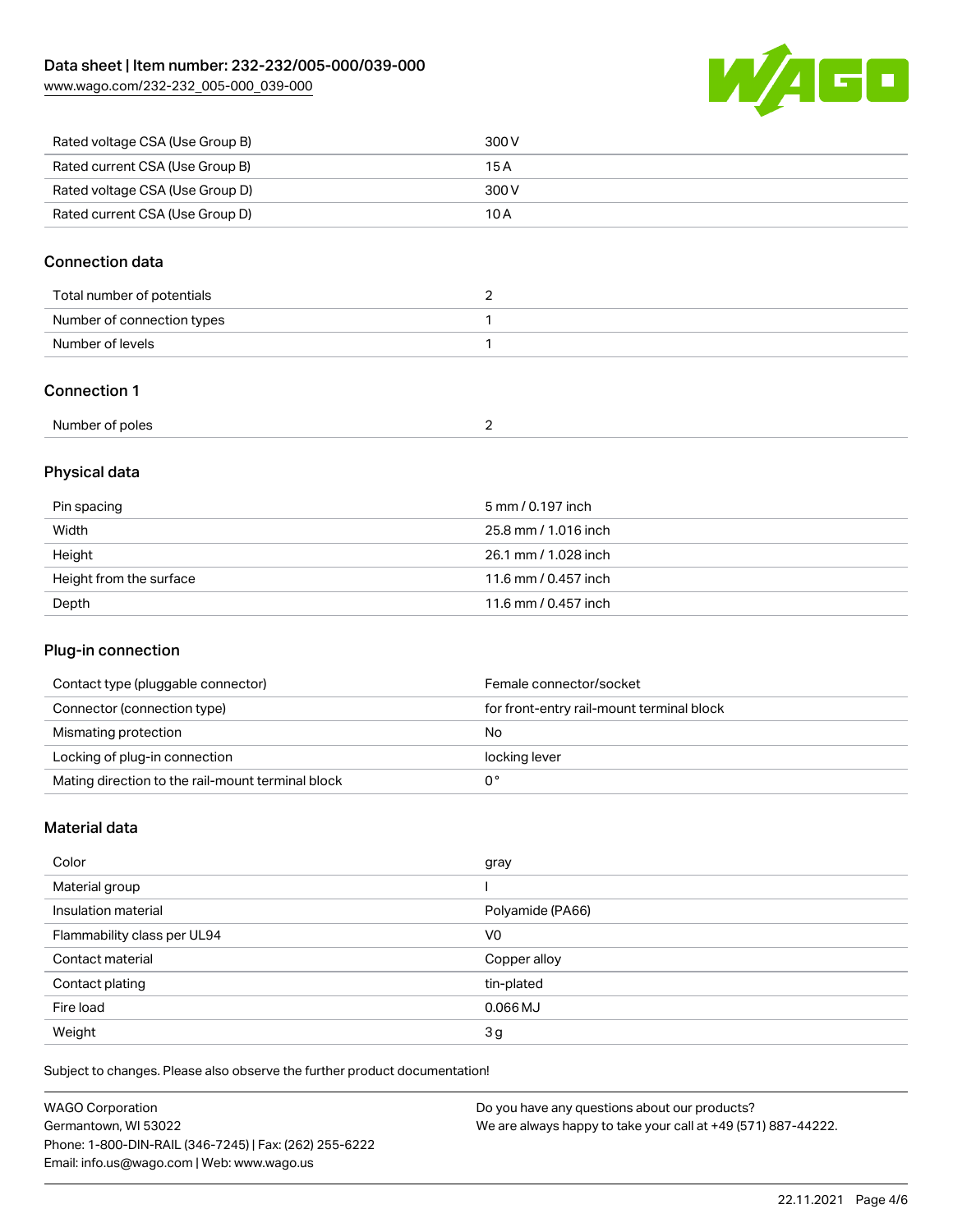

#### Environmental requirements

| Limit temperature range | $$ +85 °C<br>-60 |  |
|-------------------------|------------------|--|
|-------------------------|------------------|--|

#### Commercial data

| Product Group         | 3 (Multi Conn. System) |
|-----------------------|------------------------|
| PU (SPU)              | 100 Stück              |
| Packaging type        | box                    |
| Country of origin     | DE                     |
| <b>GTIN</b>           | 4044918571951          |
| Customs tariff number | 8536694040             |

#### Approvals / Certificates

#### Country specific Approvals

|      |                                        |                                 | Certificate |
|------|----------------------------------------|---------------------------------|-------------|
| Logo | Approval                               | <b>Additional Approval Text</b> | name        |
| Æ    | <b>CSA</b><br>DEKRA Certification B.V. | C <sub>22.2</sub>               | 1466354     |

#### UL-Approvals

|        |                                |                                 | Certificate |
|--------|--------------------------------|---------------------------------|-------------|
| Logo   | Approval                       | <b>Additional Approval Text</b> | name        |
|        | ul                             | <b>UL 1059</b>                  | E45172      |
| $\Box$ | Underwriters Laboratories Inc. |                                 |             |

#### Counterpart



Item no.231-602 Nell 110.251-002<br>
Male connector; 2-pole; Pin spacing 5 mm; gray [www.wago.com/231-602](https://www.wago.com/231-602)

#### Optional accessories

#### Testing accessories

Testing accessories

Subject to changes. Please also observe the further product documentation!

WAGO Corporation Germantown, WI 53022 Phone: 1-800-DIN-RAIL (346-7245) | Fax: (262) 255-6222 Email: info.us@wago.com | Web: www.wago.us